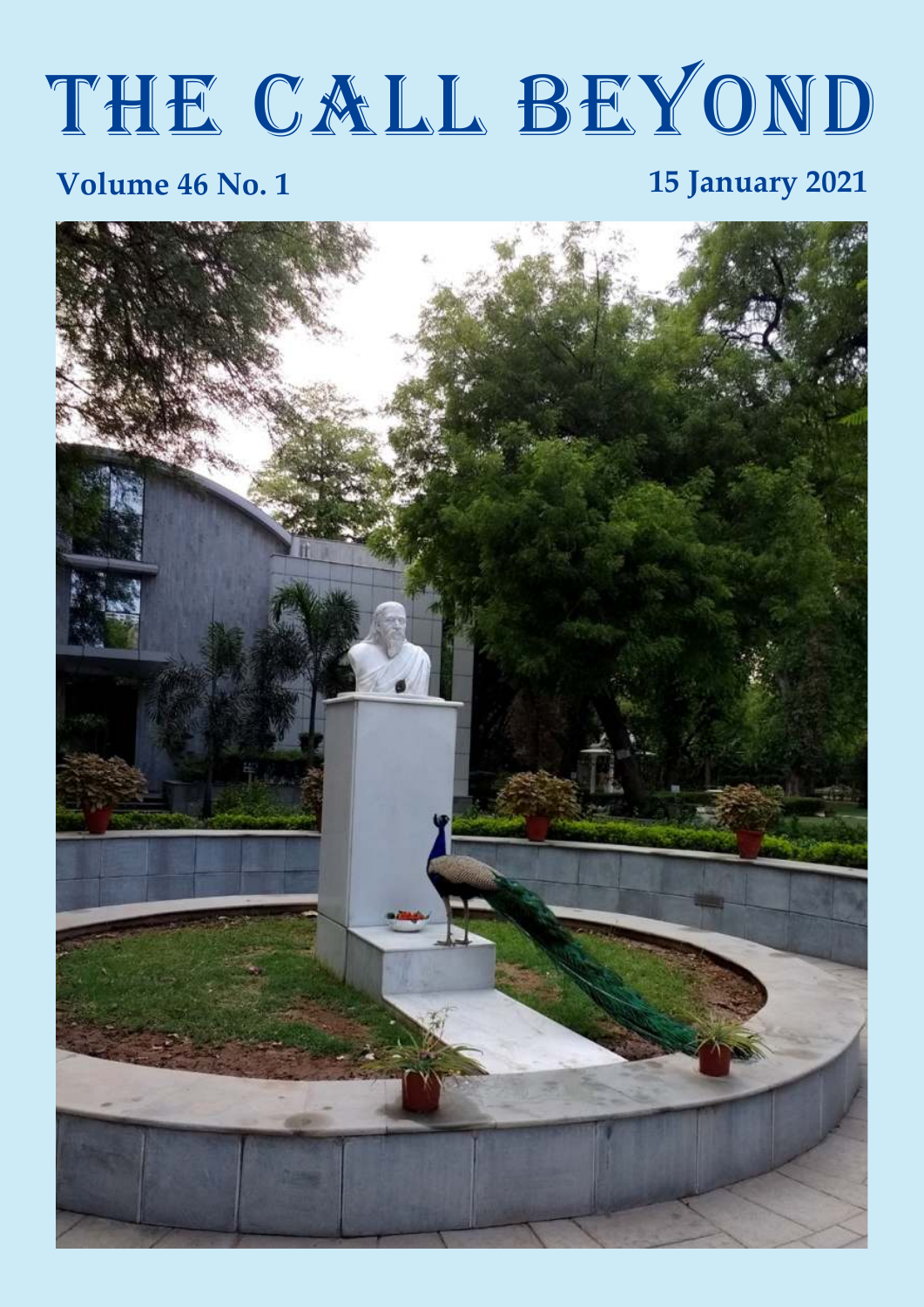#### **Highlights**

**Human Company is Hazardous to Animals … … Page 14**

# **What A Year? … … Page 17**

**Evaluating Risk-taking … … Page 20**



An Online Publication of SRI AUROBINDO ASHRAM - DELHI BRANCH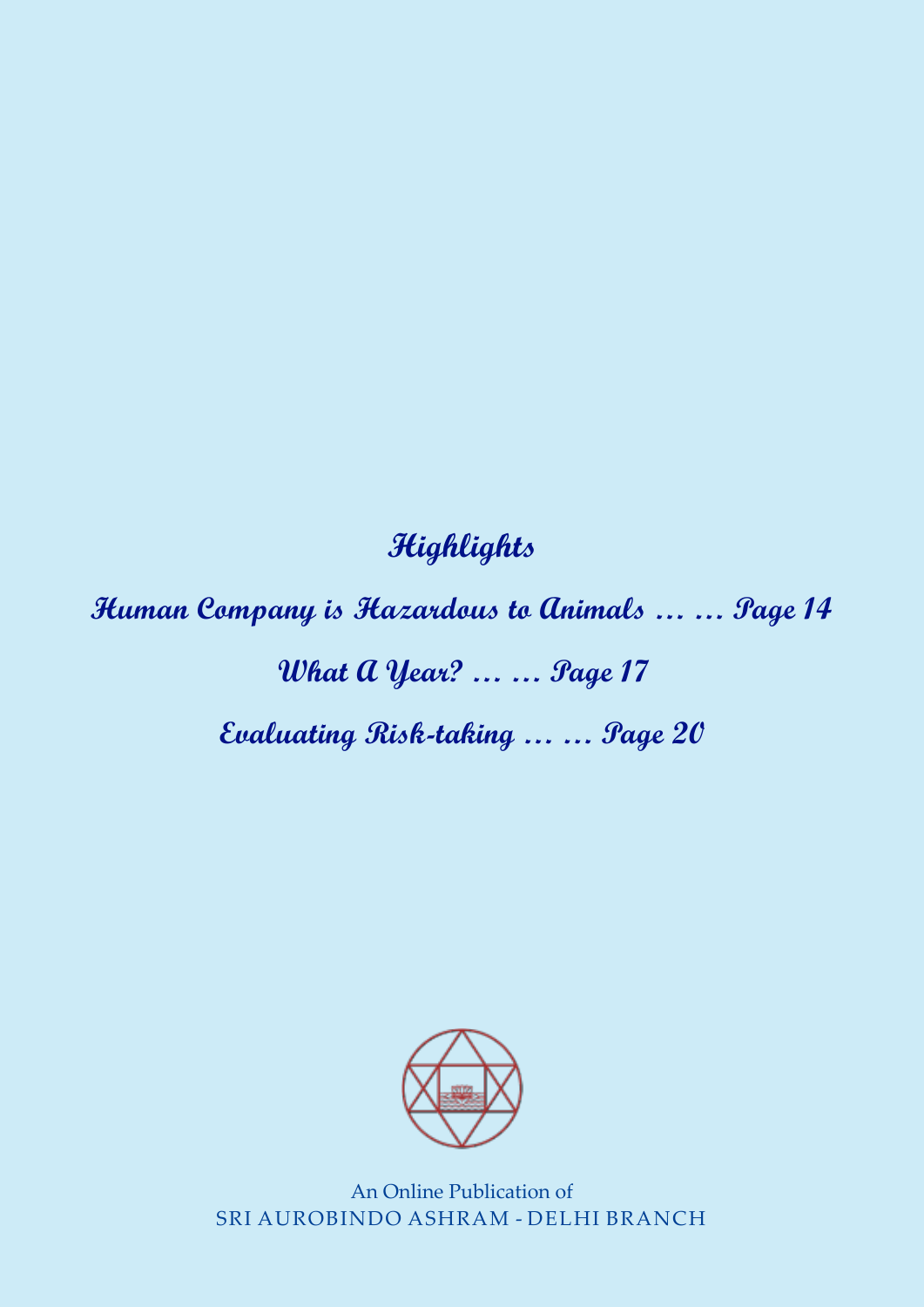

The central circle represents the Divine Consciousness.

The four petals represent the four powers of The Mother. The twelve petals represent the twelve powers of the Nother manifested for the work.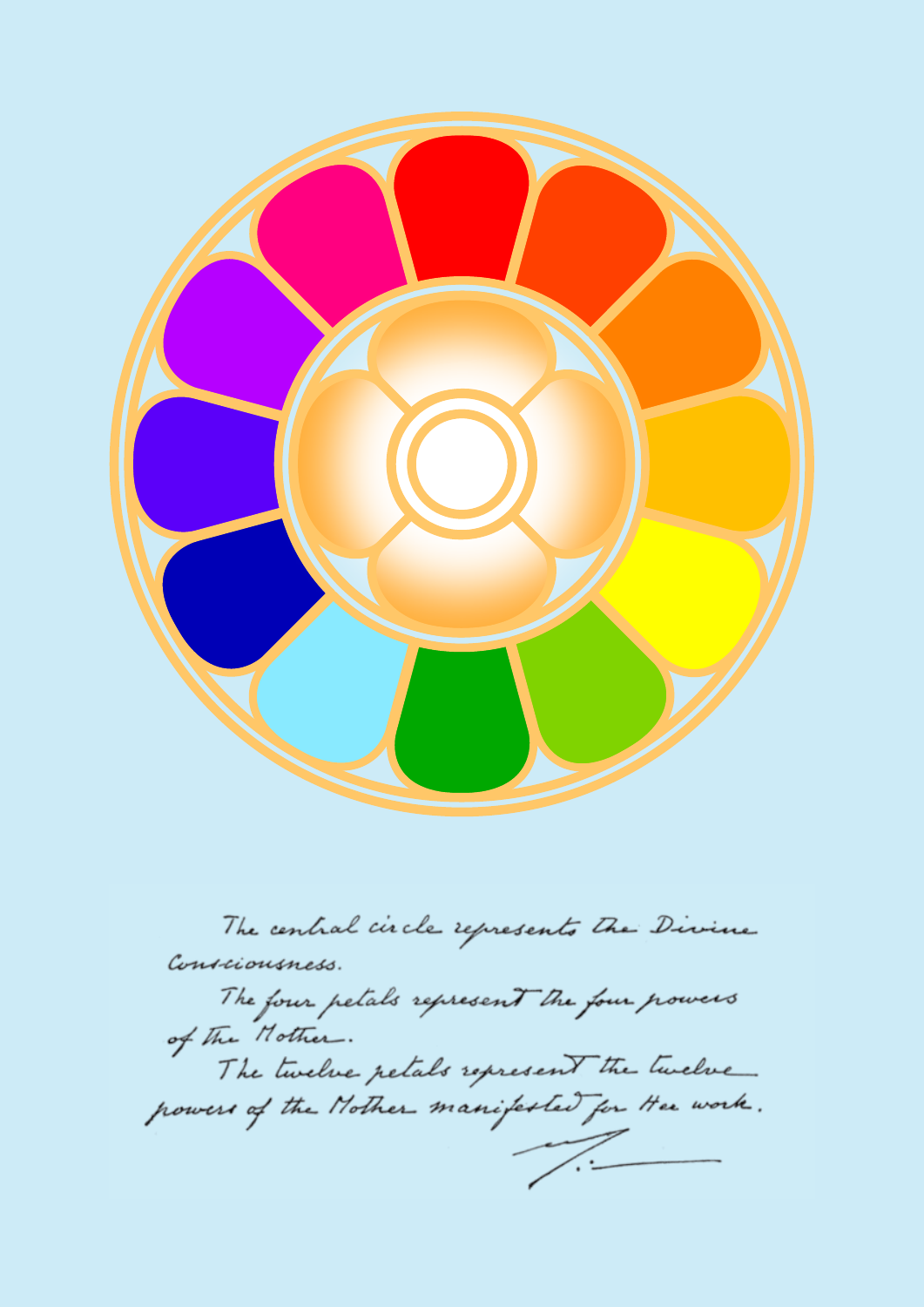# Contents

| editorial                                              |
|--------------------------------------------------------|
| <b>Looking Back and Forth.</b>                         |
| article                                                |
| From Comparison to Compassion                          |
| springboard                                            |
| Sandip Nandi Travels Full Circle.                      |
| words of the mother                                    |
| Your Belief and Others' Beliefs<br>$\boldsymbol{\eta}$ |
| hundred years ago                                      |
| a Preface on National Education.<br>12                 |
| twenty five years ago                                  |
| Where To? $\ldots$<br>13                               |
| kidzkorner                                             |
| Human Company is Hazardous to Animals14                |
| karunama                                               |
|                                                        |
| kids peak                                              |
|                                                        |
| may i help you                                         |
| · Evaluating Risk-taking20                             |
| appreciations                                          |
| Feedback & Encouraging Words21                         |
| notice board                                           |
| • Contact us<br>23                                     |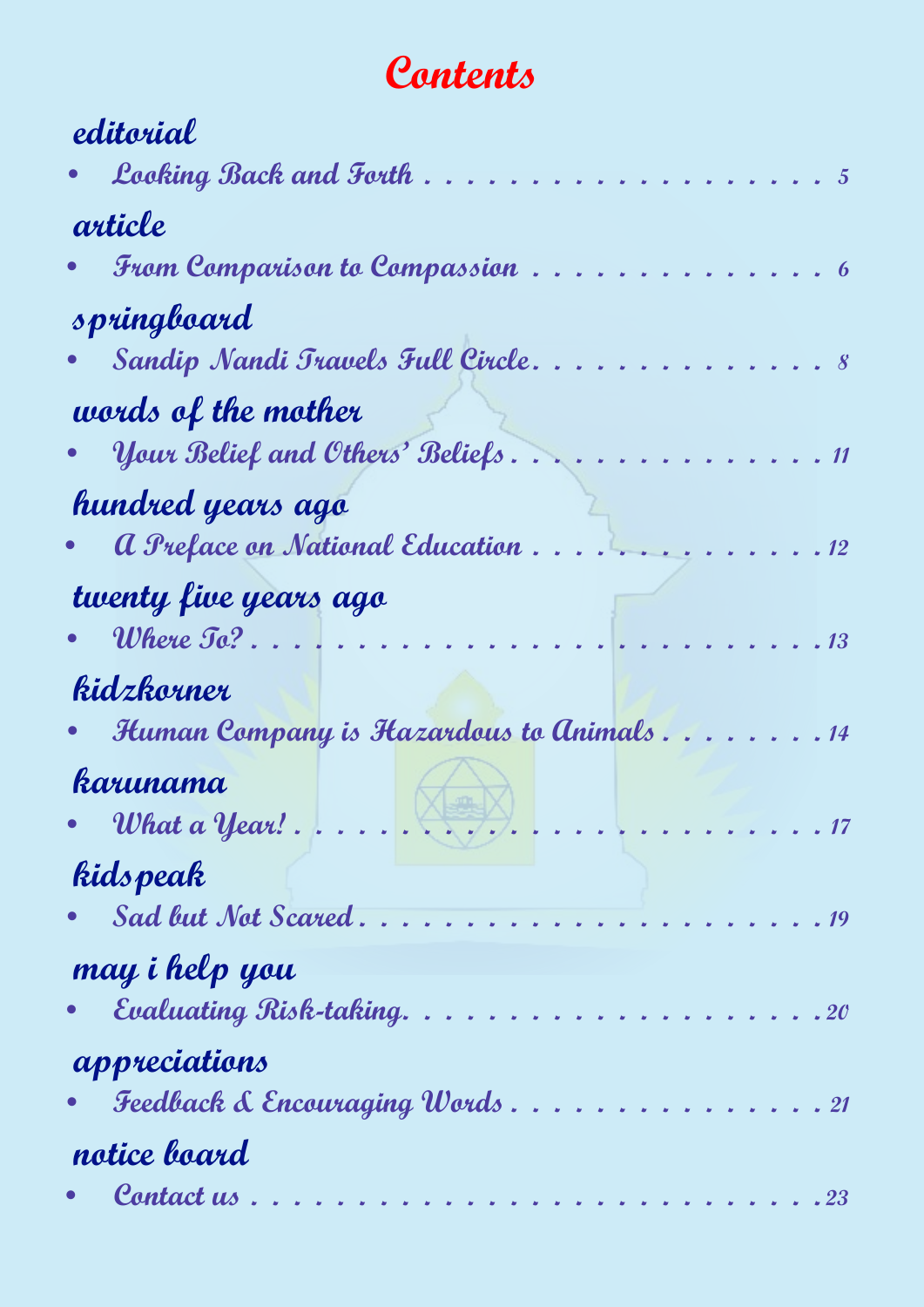

#### **looking Back and Forth**

In the year just gone by, we focused on the Mother's symbol, looking at the virtues embodied in the outermost circle, one petal at a time. Two of them stand out because they either embody many other virtues, or from them many other virtues follow automatically. One of them is GRATITUDE and the other is SINCERITY. It takes Courage, Goodness, Humility and Generosity to be grateful. Neither a person with a giant-sized ego, nor one who lacks in truthfulness or Sincerity can be grateful. Sincerity is a key virtue because the difficulty in life is generally not ignorance of what should be done or not done, but either the unwillingness to do what is right, or the temptation to do what is wrong. The remedy for both – the unwillingness and the temptation – is Sincerity. Sincerity is the fundamental requirement for a valid Aspiration. Without Sincerity, the Aspiration can neither be intense nor steady. Sincerity sustains and nourishes the flame of aspiration, the fire of purification as well as the sweetness of surrender. Without a sincere aspiration, it is impossible to have the Perseverance for staying on the path, and consequently impossible to develop the necessary Receptivity. Hence, without a sincere aspiration, Progress remains a distant dream. Without Progress, how can one expect to grow in Courage, Goodness, Generosity, Equanimity or Peace? And, without Equanimity and Peace, how can we be happy? That is why the Mother has said, "The moment you feel unhappy, you may write beneath it: 'I am not sincere'." Sincerity is thus a key virtue, and yet one of the most difficult to cultivate. Sincerity is the one virtue we can always do with a little more of.

With Sincere Gratitude to the Mother, we embark on the journey of the New Year with a resolution for being more sincere.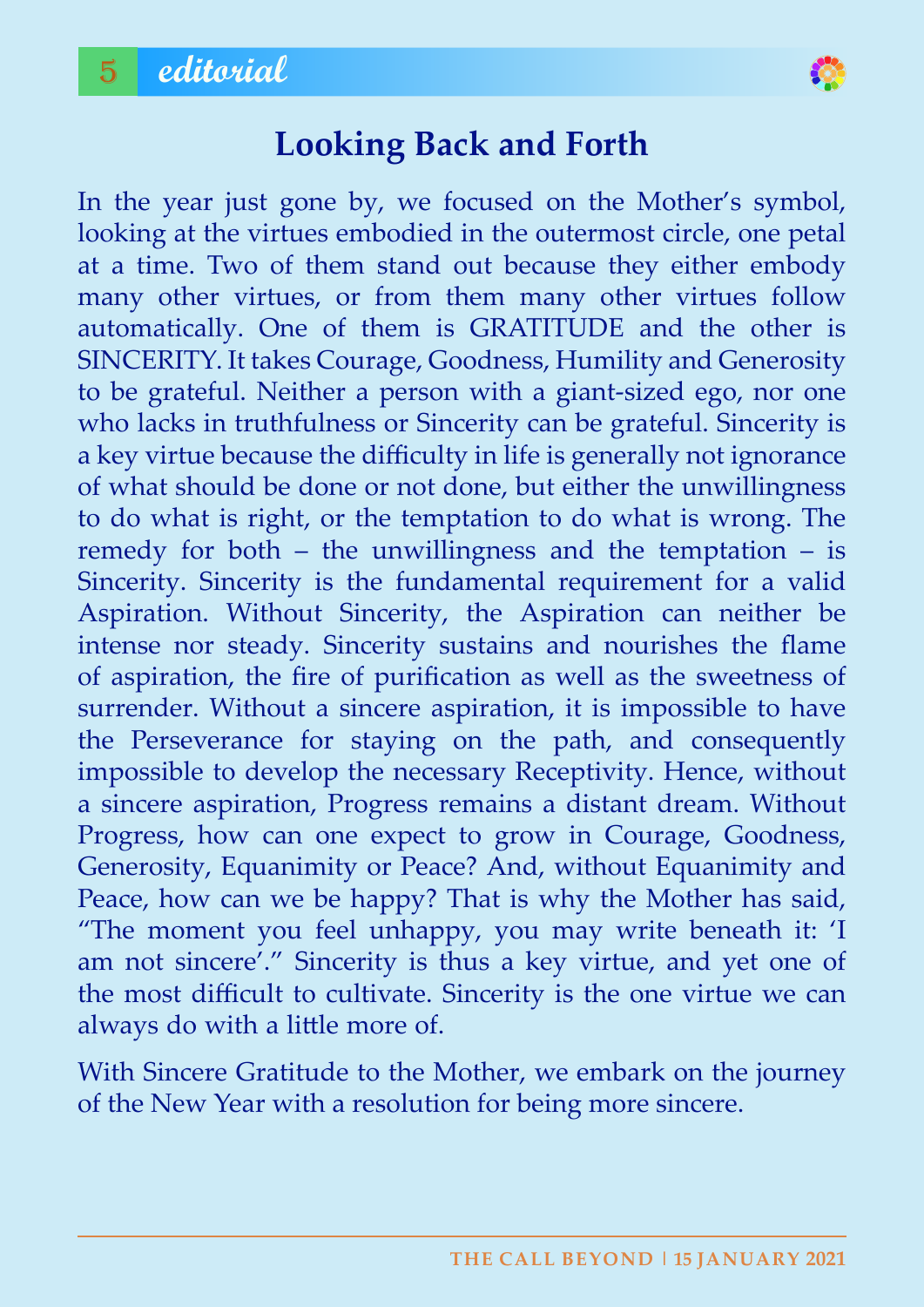

#### **From Comparison to Compassion**

#### Chris Cade

An important topic that comes up in our daily lives, and especially in our personal growth, is comparing our experiences to other peoples' experiences. After I shared how scared and helpless I felt when my websites went down, I received a TON of emails. Every person who wrote me was positive and supportive. Some shared their own challenging stories. But a few people pointed out that I didn't "have it as bad" as other people. *This is interesting because it points to a part of our psyches that is always comparing. The thing is, this kind of thinking can be very detrimental to our happiness.* The reason is that when we compare our experience, we are actually not fully being Present. We're using somebody elses' experience to make ourselves feel better about our own situation. Perhaps you've had a relative who is always "one-upping" you? You share about a tough day, and then their response is "You think that's bad? Wait until you hear this..." Or perhaps on the positive side, you share about a great day, and the first response from somebody is "That's not nearly as cool as the time I went to Hollywood and..."

I think you get the picture. Most of us feel rubbed the wrong way when that happens, and for good reason: because that person isn't seeing us as the Divine person that we are. That person isn't acknowledging us. As a result, we can feel unseen when that happens.

Actually, that external example is not the real concern. It's just that: an example. *The real concern is when we do that to ourselves silently.* For example, when we see another person have a wonderful experience, and we think to ourselves: "I'll never have that" or "I wish I could have that." Immediately that pulls us out of the present moment. I'm not just talking about object*s, relationships, or people either.* What about spiritual experiences?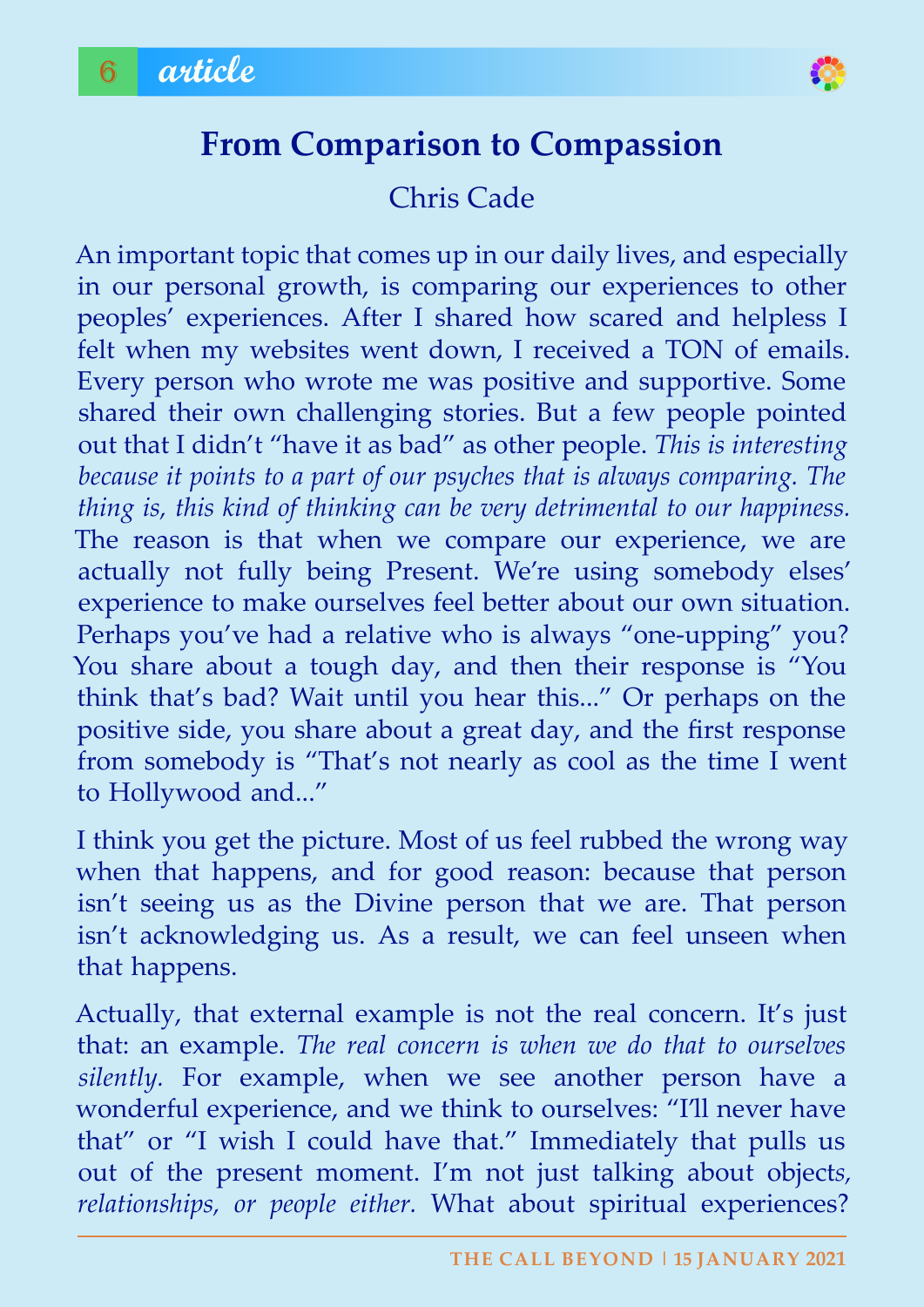

For those of us who go to meditation groups or workshops, it's easy to compare ourselves to others. Maybe we feel like OTHER people had the deeper meditation. Maybe we can feel like OTHER people get to feel the "Universal Oneness." Maybe at a telekinesis workshop we get frustrated that somebody else could bend the spoon and we feel like we never will. Or, maybe, we see how "loving" somebody else is and feel bad about ourselves... like we could "never be that loving." Those experiences are ways that we punish ourselves and simultaneously pull us out of the present moment. And they hurt us. We feel pain every time we do that to ourselves.

What's the answer?

Compassion for ourselves and others.

To not minimize somebody elses' experience. Just to acknoweldge it. To say "I hear and see you. Yes, I see how that can be painful. And I'm here for you."

When we compare, we separate. With separation comes pain. We all hurt when we compare, even if we're not conscious of it.

Next time you find yourself silently comparing to other peoples objects or experiences, try shifting your attention towards appreciation. See the gifts in the other person. See the gifts in their experience.

Then as Byron Katie says: turn it around. See the gifts in you and your experience.

When we shift from comparing to compassion...

When we shift from objectifying to unifying...

That's when miracles happen in our lives.

*Chris reaches hundreds of thousands of people worldwide in over 150 countries. Chris Cade can be reached on* chris@chriscade.com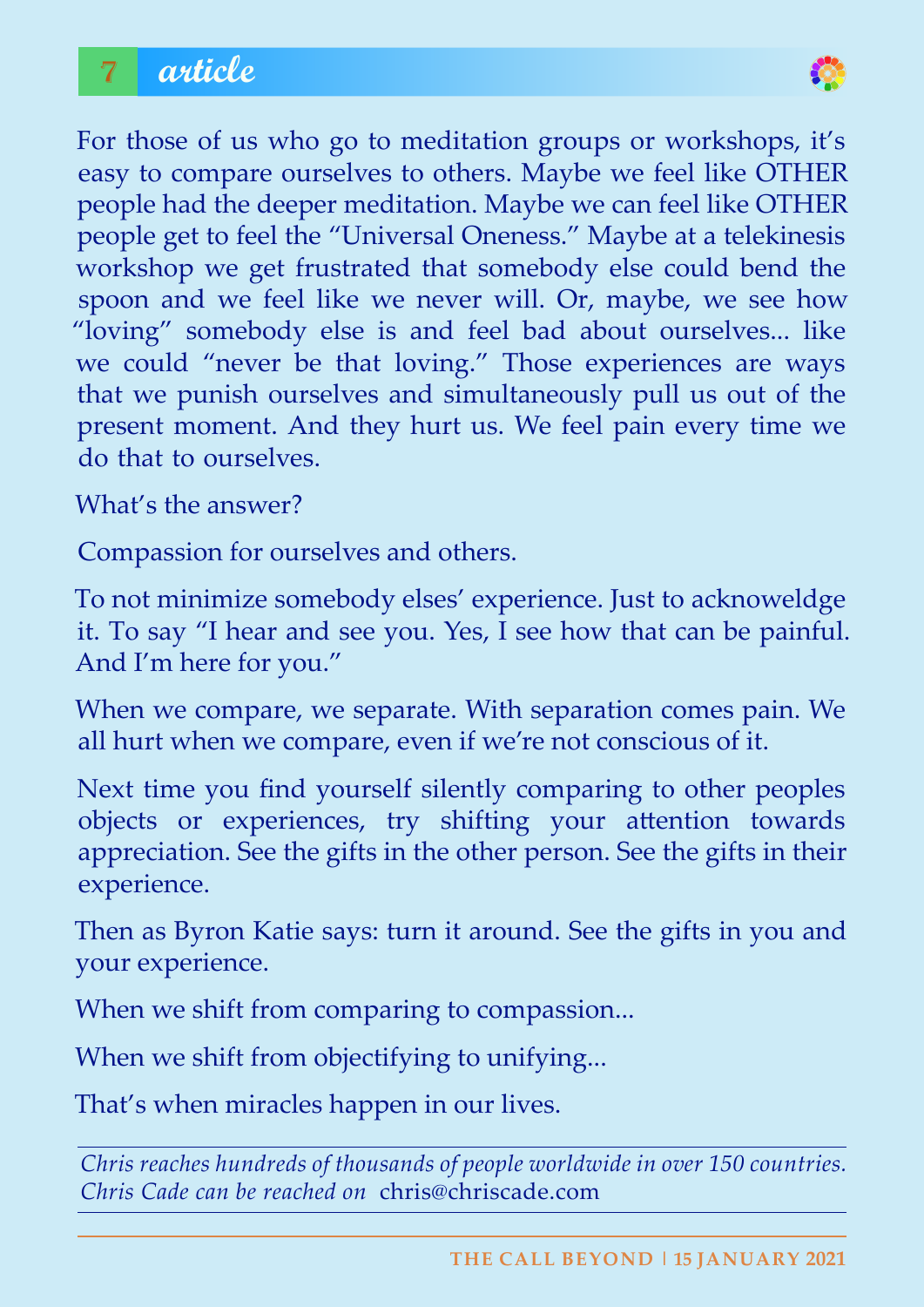### 8 **springboard**



*Many a bud never bloom for want of care. The country is full of budding young people handicapped by the environment in which they grow up, which prevents them from realizing their full potential. Sri Aurobindo Ashram – Delhi Branch has had the privilege of nurturing thousands of such boys and girls, and also the joy of seeing them bloom. In this column, we shall bring you stories of the difference that the Ashram made to their lives.*

#### **Sandip Nandi Travels Full Circle**



Sandip Nandi was a familiar friendly face in Sri Aurobindo Ashram – Delhi Branch till the lockdown. Come lockdown, and he became a part of the Ashram family. Not many in the Ashram knew that for him it was like homecoming. What brought him to the Ashram for the first time in

1991 at age 22 was his elder brother, who was already here as a vocational trainee, but had sustained a fracture while playing. Sandip came to take care of his brother. His brother went back after the training, but Sandip didn't. Sandip was in the middle of his graduation when he came to the Ashram, but decided to drop out to join the Ashram. Strange are the routes by which man meets his destiny.

Sandip joined as a vocational trainee in the electrical department, and stayed put even after the course. Over the next four years, he worked in just about every department of the Ashram except the kitchen. Since he was an accomplished sportsperson, he was given the charge of guiding and supervising the sports activities of the youngsters of the Ashram. He was sent several times as the leader of the National Integration Camps conducted at Van Niwas, the Nainital centre of Sri Aurobindo Ashram – Delhi Branch. After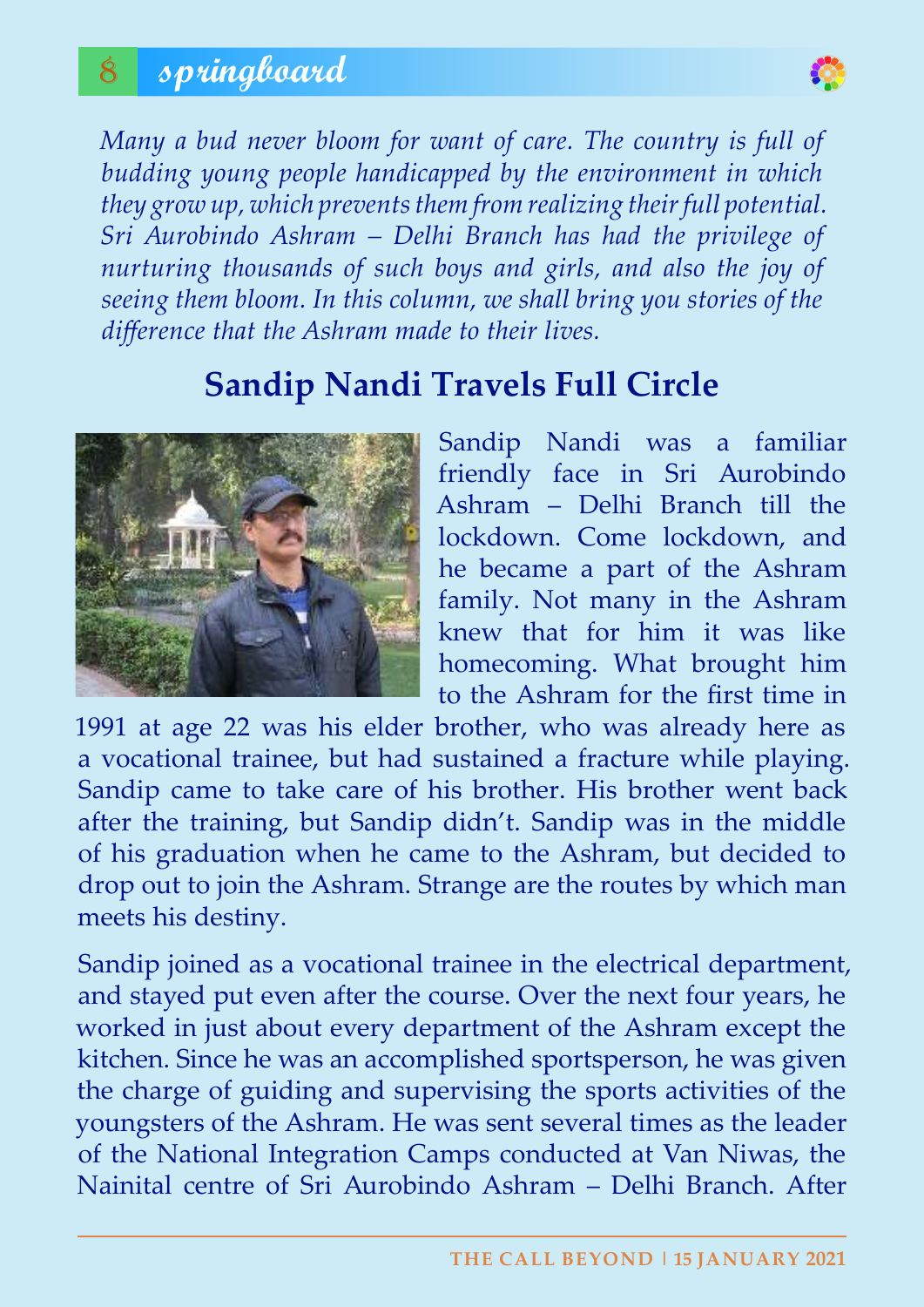

he had spent 4 years in the Ashram, seeing his multiple talents, and his qualities of head and heart, in 1995 he received a job offer from S.N. Sunderson & Company, the business established by Shri Surendra Nath Jauhar (commonly called Chacha-ji), the founder of Sri Aurobindo Ashram – Delhi Branch. Sandip, now 'settled', got married in 2001, and got a daughter in 2003.

Sandip stuck to the Company for 25 years, and then came the lockdown. Due to the slump in economy, Sandip became the victim of a layoff. It was natural for him to turn to the Ashram for refuge. That is how he landed in the Ashram once more in 2020. While with the Sunderson Company, his main job was to go to wholesale markets of Delhi for all sorts of purchases. But, since he was a willing and versatile worker, he kept getting more and more work of great variety, and he did all of it with a smile. His sense of loyalty prevented him from looking for a job elsewhere. He is proud of the fact that in 25 years, he never applied for a job, never appeared for any job interview – all the more remarkable because loyalty has become such a rare commodity these days.

Among the contributions of the Ashram to his personality, Sandip considers 'discipline' to be the most important. It was in the Ashram that he learnt to have a daily schedule, and to stick to it. Coming from a small town in West Bengal to Delhi expanded his horizons. He learnt how to talk, how to behave in a polished manner. It was here that he met so many people from different parts of the country, speaking different languages and having different cultural backgrounds. It was here that he learnt doing his own work himself; at home, he had never done laundry or cleaned a toilet. The three persons who inspired Sandip the most were Tara Didi and Pranjal Bhaiya in the Ashram, and Shri Anil Jauhar ji at the Sunderson Company. Tara Didi encouraged him to learn new things, such as computers, and gave him leadership roles. From Pranjal Bhaiya's example, he learnt that no work is below dignity irrespective of the position one holds. Further, he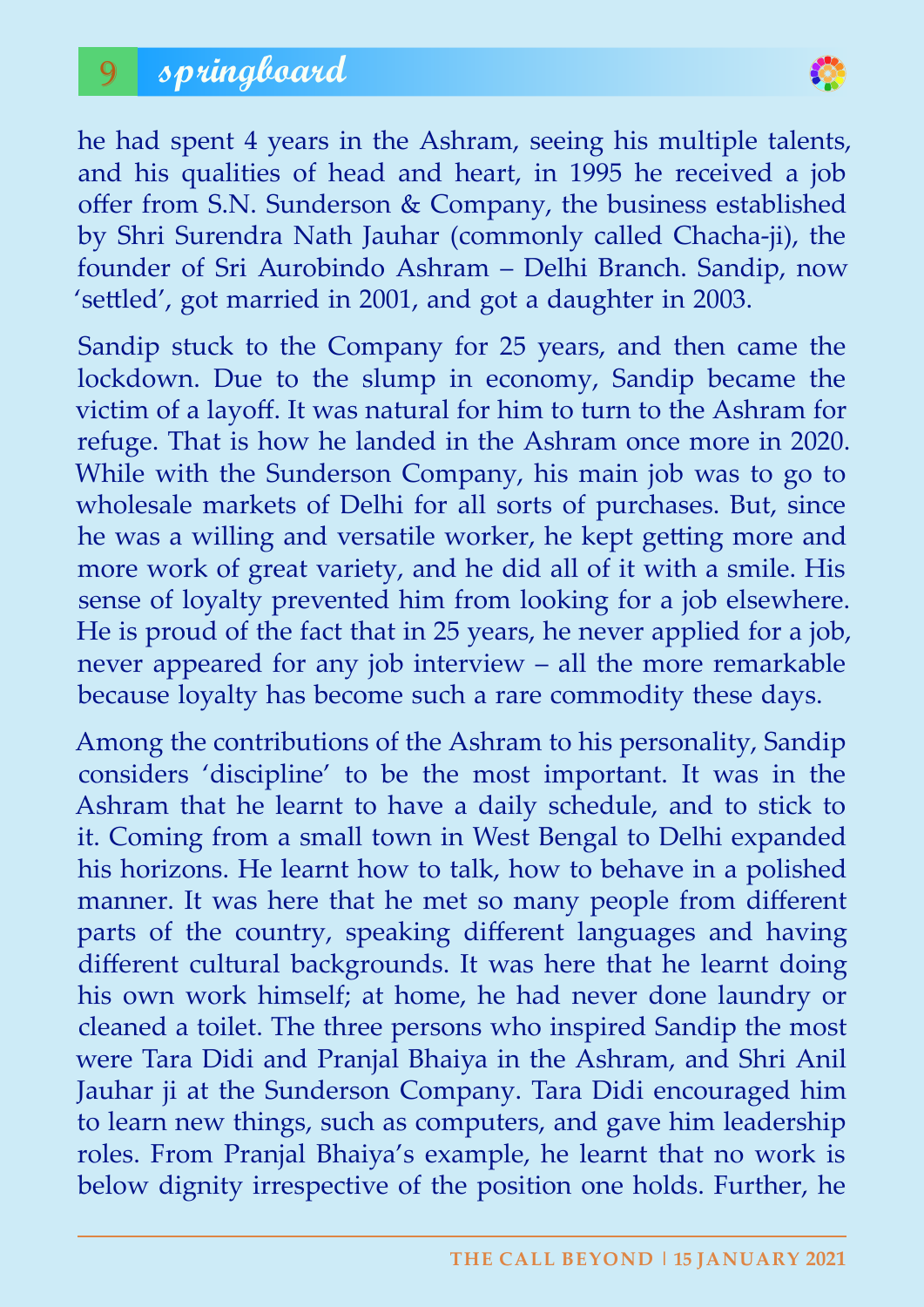

saw that Pranjal Bhaiya did not work by the clock. If there was work, he was ready for it, no matter what time it was. In Anil ji, he observed great simplicity, regularity and punctuality. Sandip came to appreciate him for a predictable routine, and a rare combination of being involved in work and yet staying detached. Anil ji would reach the office punctually in the morning, work in an organized manner till lunch, and then call it a day with, "the rest tomorrow," no matter how much else remained to be done. Those staying in the Ashram can easily relate to what Sandip says. Anil ji would come to the Ashram punctually for every meeting, and besides that, he would come exactly at the same time every evening to go to the Shrine and to take an evening walk.

Sandip did not become what could be called rich, but he does not mind it. His needs are modest, and he is contented. Therefore, he says he has peace of mind, and after all, that is what really matters in life, isn't it?



*You have to grow from the inside out. None can teach you, none can make you spiritual. There is no other teacher but your own soul.*

#### *Swami Vivekananda*

*We are what our thoughts have made us; so take care about what you think. Words are secondary. Thoughts live; they travel far.*

#### *Swami Vivekananda*

*Note: January 12 is Swami Vivekananda's Birthday, and also the National Youth Day*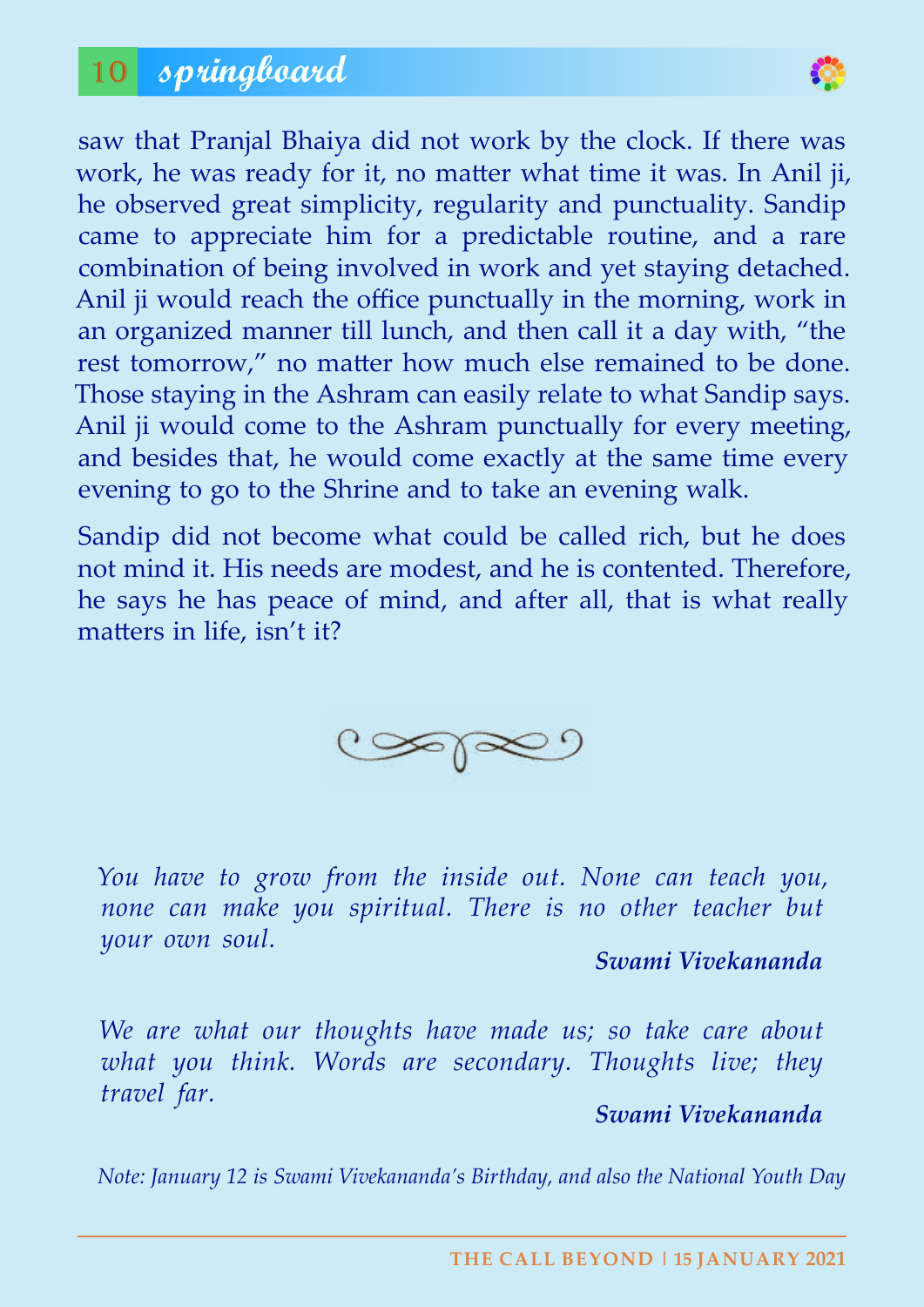

# **your Belief and others' Beliefs**



To think that your knowledge is the only true one, that your belief is the only true one and that others' beliefs are not true, is to do precisely what is done by all sects and religions…. The contact which you have had with the truth of things, your personal contact – a contact which is more or less clear, profound, vast, pure – may have given you, as an individual, an interesting, perhaps even a decisive experience; but although this contact may have given you an experience of decisive importance, you must not imagine that it is a universal experience and that the same contact would give others the same experience. And if you understand this, that it is something purely personal, individual, subjective, that it is not at all an absolute and general law, then you can no longer despise the knowledge of others, nor seek to impose your own point of view and experience upon them. This understanding obviates all mental quarrels, which are always totally useless.

*The Mother ('The Great Adventure', p. 25)*

*A page from The Mother's work, 'The Great Adventure', in Tara Didi's voice, is uploaded on the YouTube channel of Sri Aurobindo Ashram – Delhi Branch every day. The link to the channel is:* https://www.youtube.com/channel/ UCcmF6JzAOsBMdqJjZbnmyng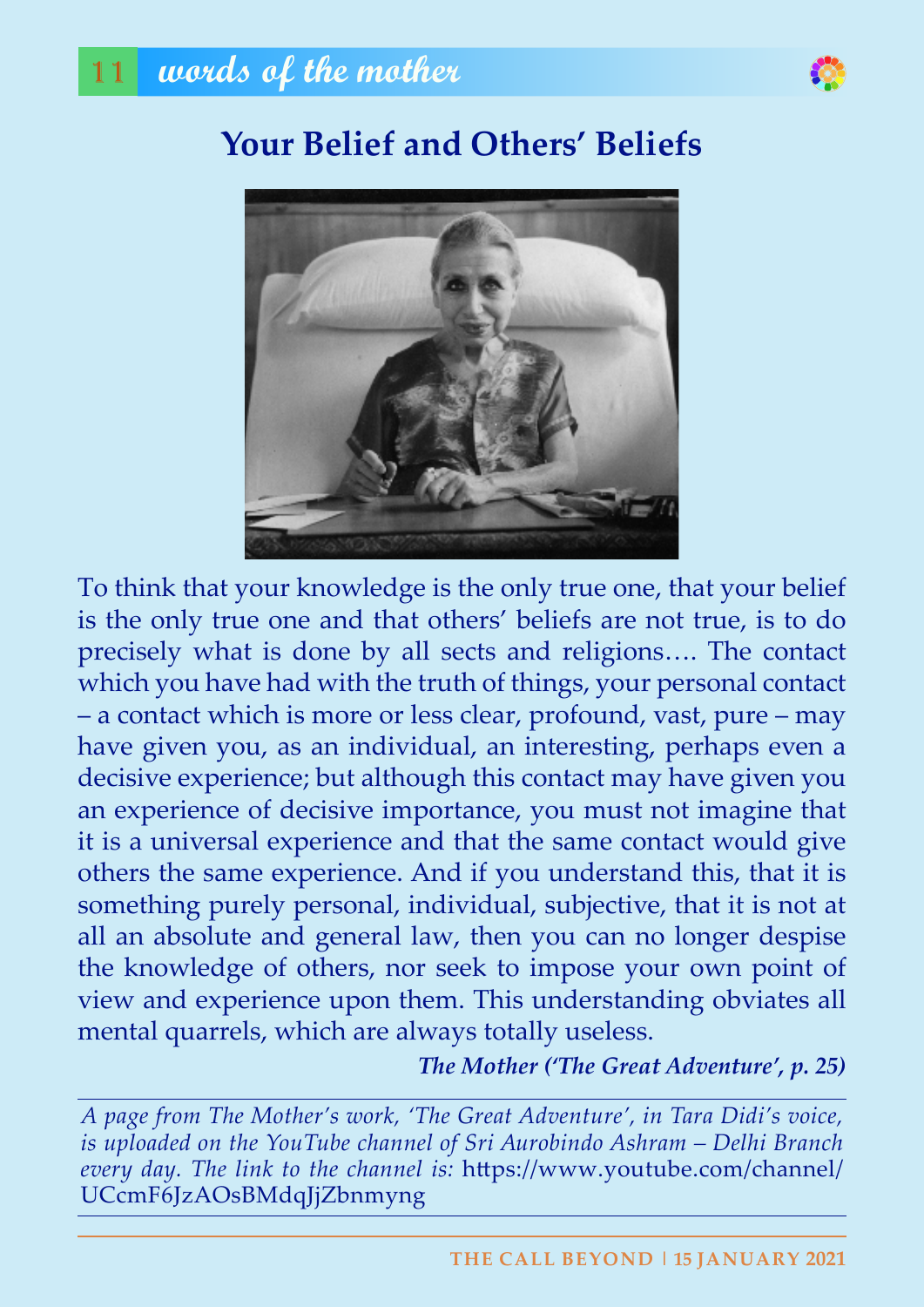

#### **a Preface on National education**

The first thing needed is to make clear to our own minds what the national spirit, temperament, idea, need demands of us through education and apply it in its right harmony to all the different elements of the problem. Only after that is done can we really hope with some confidence and chance of utility and success to replace the present false, empty and mechanical education by something better than a poor and futile chaos or a new mechanical falsity, by a real, living and creative upbringing of the Indian manhood of the future. … …

*I must be sure what education itself is or should be before I can be sure what a national education is or should be.* Let us begin then with our initial statement, as to which I think there can be no great dispute that there are three things which have to be taken into account in a true and living education, the man, the individual in his commonness and in his uniqueness, the nation or people and universal humanity. … …

It must be an education that *for the individual* will make its one central object the growth of the soul and its powers and possibilities, *for the nation* will keep first in view the preservation, strengthening and enrichment of the nation-soul and its dharma and raise both into powers of the life and ascending mind and soul of humanity. *And at no time will it*  lose sight of man's highest object, the awakening and development of *his spiritual being.*

*Sri Aurobindo (In the Arya, Vol. 7, No. 5, 15 January 1921, pp. 349-352)*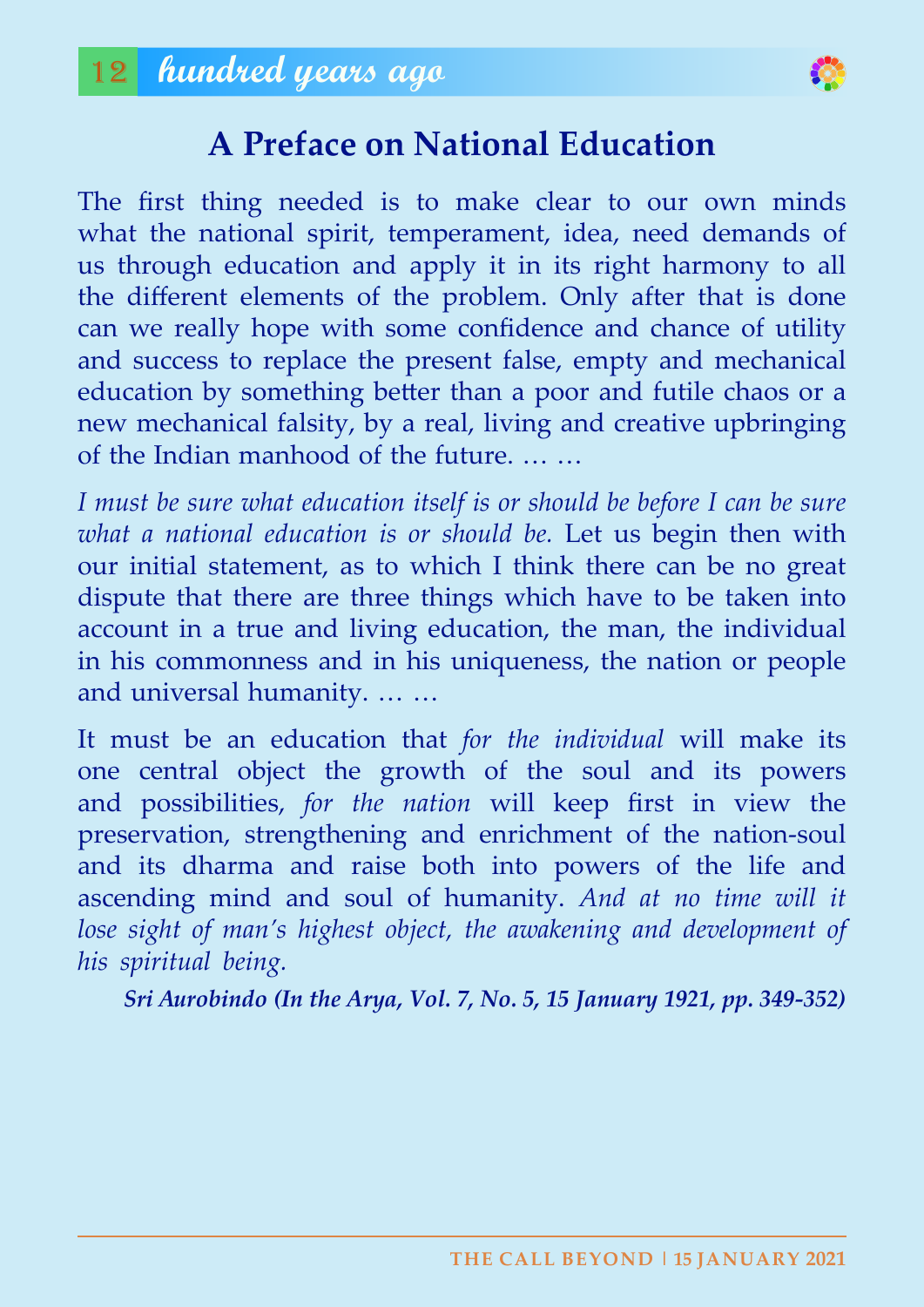### **Where To?**

Usree Bhattacharya *XII-E, The Mother's International School*

*I've surrendered to many a blow, I've conquered an important few, But I would give up life to know Where to, my God, where to?*

*I journeyed through an endless trip, Just one of the many crew. I gear up my car, I steer my ship But where to, my God, where to?*

*I have life that is full and festive, I know the what, but why do I do? I must ask, Lord, for my mind is restive, Where to, my God, where to?*

*Reproduced from The Call Beyond, Vol. 21, No. 1, p. 35, 1996*



*Arise, awake and do not stop until the goal is reached. Swami Vivekananda*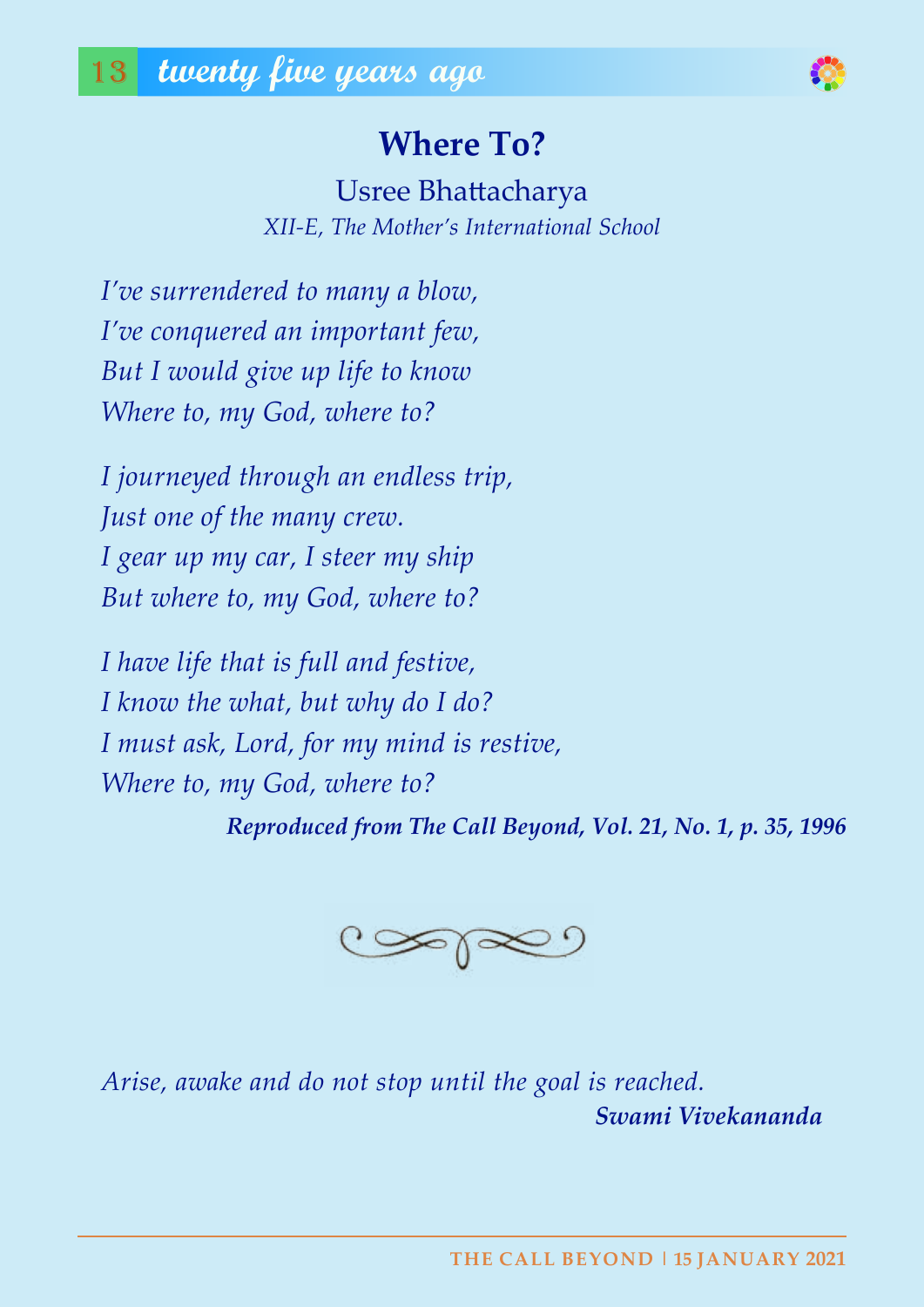

#### **Human Company is Hazardous to Animals**

*There is an instinct of the species which is an extremely reasonable instinct that regulates all their activities for their own good, and automatically, without knowing it, they are subject to this instinct of the species which is altogether reasonable from the point of view of that species, of each species.*

*The Mother*

#### Sweet Children of the Sweet Mother,



Humans and animals generally interact on an unequal footing. Human beings may trap an animal to display it in a zoo; or tame an animal to make it perform in a circus; or may, at best, adopt an animal as a pet. In all these situations, human beings have the upper hand. Therefore,

human beings are able to impose on the animal their own habits and standards, which is not always good for the animal even when it may seem like an act of kindness. For example, offering in plenty its favourite food to a pet can make the animal greedy, although by nature animals do not eat out of greed.

The Mother has cited several instances of animals suffering because they were in human company. For example, cows have an instinct for which grass to eat, and which to reject. They sniff the grass, and can make out which grass would be poisonous. The result is that, left to themselves, they never fall sick by eating the wrong type of grass. But cows kept in captivity may eat any grass offered to them by their masters. Once, three cows died in this way in the Ashram at Pondicherry. The Mother has explained why a cow confined to a cow-shed does not reject the grass that she would if it were free to roam around in a meadow. *First*, the cow may lose its instinct in captivity. *Secondly*, the cow may obey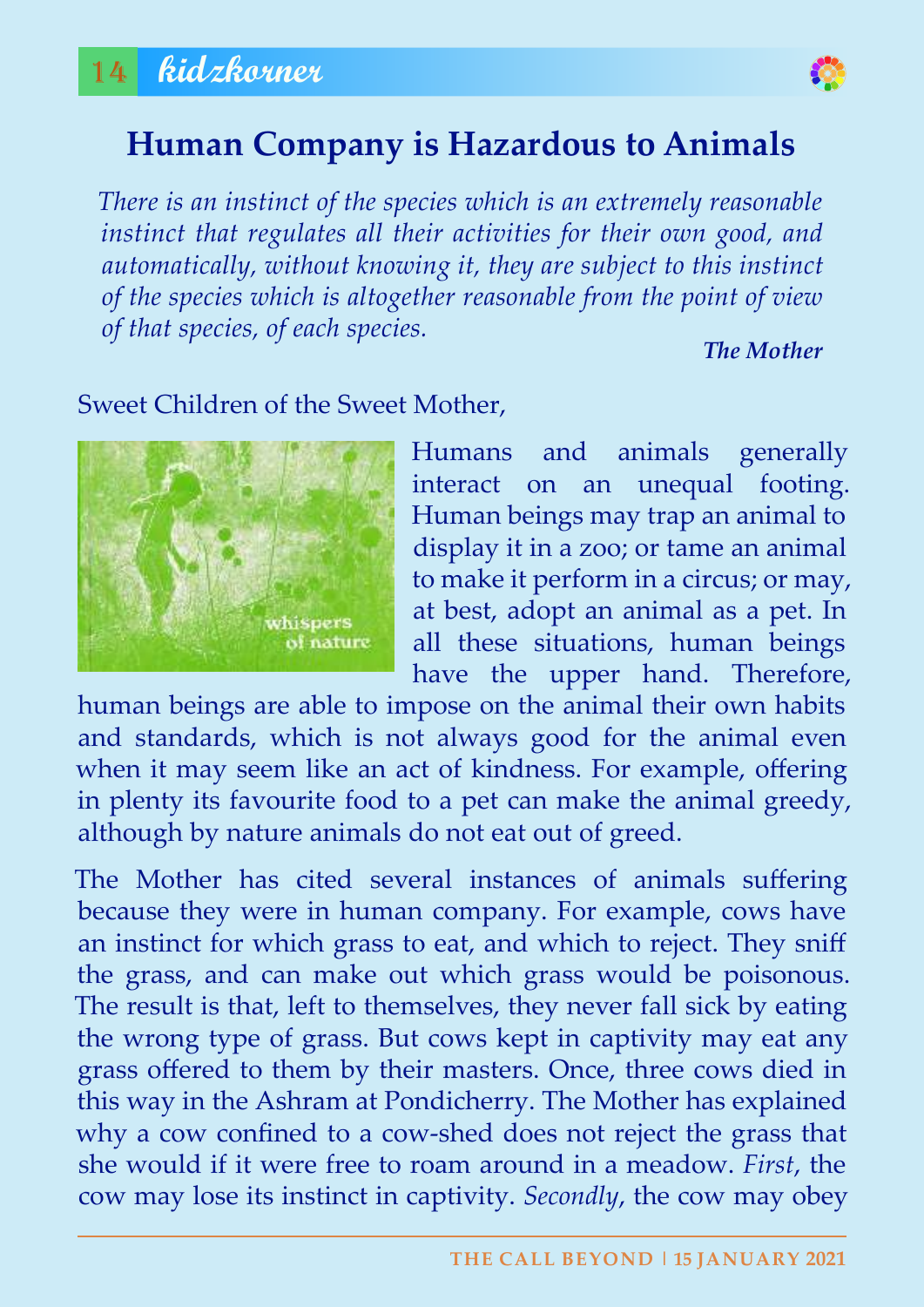#### 15 **kidzkorner**



her human master. She obeys him because she may respect him for his superiority. Masters have a way of evoking that type of respect the way the British did to Indians when they were ruling India. *Thirdly*, the cow becomes dependent on getting food and shelter without any personal effort. *The easy way is tempting, but not necessarily the best way*. *Finally*, the cow may be afraid that if she does not do as her master expects her to, she may be beaten. The end result is that she eats whatever grass is offered to her.



A sheep-dog looks after its flock and keeps returning to its master from time to time, but is otherwise fiercely independent. If bitten by a snake, a sheep-dog just sits in a corner and licks its wound till cured. If the same sheep-dog living in human custody is bitten by a

snake, it dies quietly like humans, says the Mother.



*A sheep-dog guarding its flock of sheep*

Animals living on their own eat only when hungry, and then eat only as much as they need. They do not eat out of greed. If they have more food available than they need, they hide it somewhere for eating later on. But in human company, animals eat not only as much as is served to them, but may eat also

whatever is within their reach. The Mother has narrated the story of a goat kept by a grocer in France. One day the grocer opened a barrel of jaggery, and, by mistake, left the lid open. His goat discovered the barrel and helped itself to the jaggery. The goat found the jaggery very delicious and went on eating more and more of it out of greed. It went on eating "until it literally fell dead." The Mother says, "a wild animal would never do that."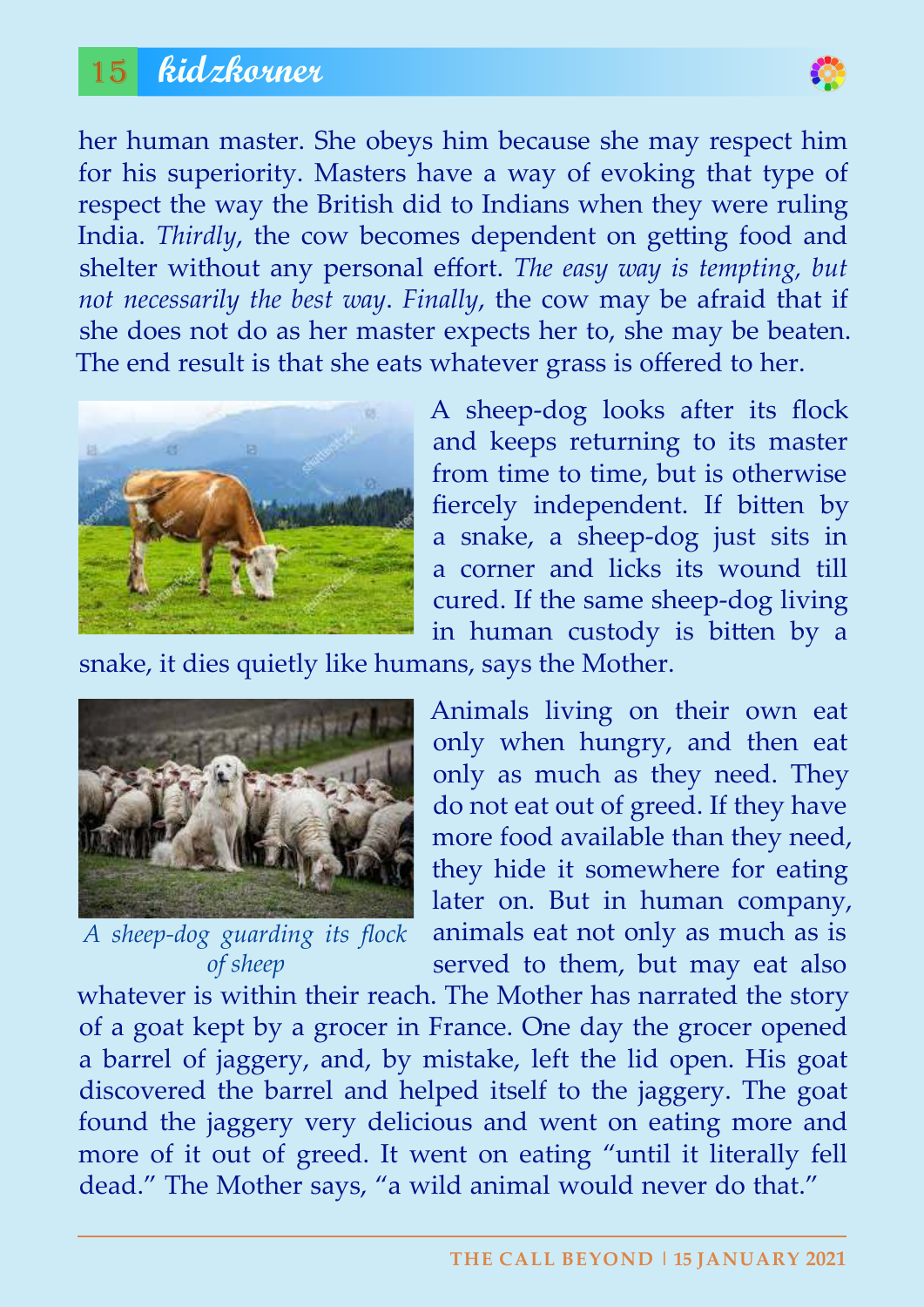#### 16 **kidzkorner**



Sometimes the animals are wise enough not to pick up the vices of man. The Mother has narrated the story of some officers in Algeria who had a pet monkey. One day they were having wine at dinner, and offered some also to their monkey. The monkey accepted it gratefully and had a full glass, but within minutes it became very sick and almost died. But it did recover and was well again. However, after a few days, one of the officers was stupid enough to place once again a glass of wine in front of the monkey. The monkey grew very angry, picked the glass up and "flung it at the head of the man who had given the glass to it. … By that it showed that it was much wiser than the men."



*An angry monkey*

Being bound in an unequal relationship with men may, thus, do immense harm to animals, while humans invariably refuse to learn anything from animals although they could. If instead of making a dog greedy, his master could learn from the dog not to be greedy, it would do some good to both!

We shall continue this dialogue month after month. In the meantime, do two things. *First*, keep your ears open to the whispers of the intelligence hidden in the animals in your surroundings. *Secondly*, if you have any questions, please send an e-mail to

callbeyond@aurobindoonline.in.

#### With love, CB

(Based on *Whispers of Nature.* Edited by Vijay. Pondicherry: Sri Aurobindo Society, 1981, pp. 40-41 & 48-49)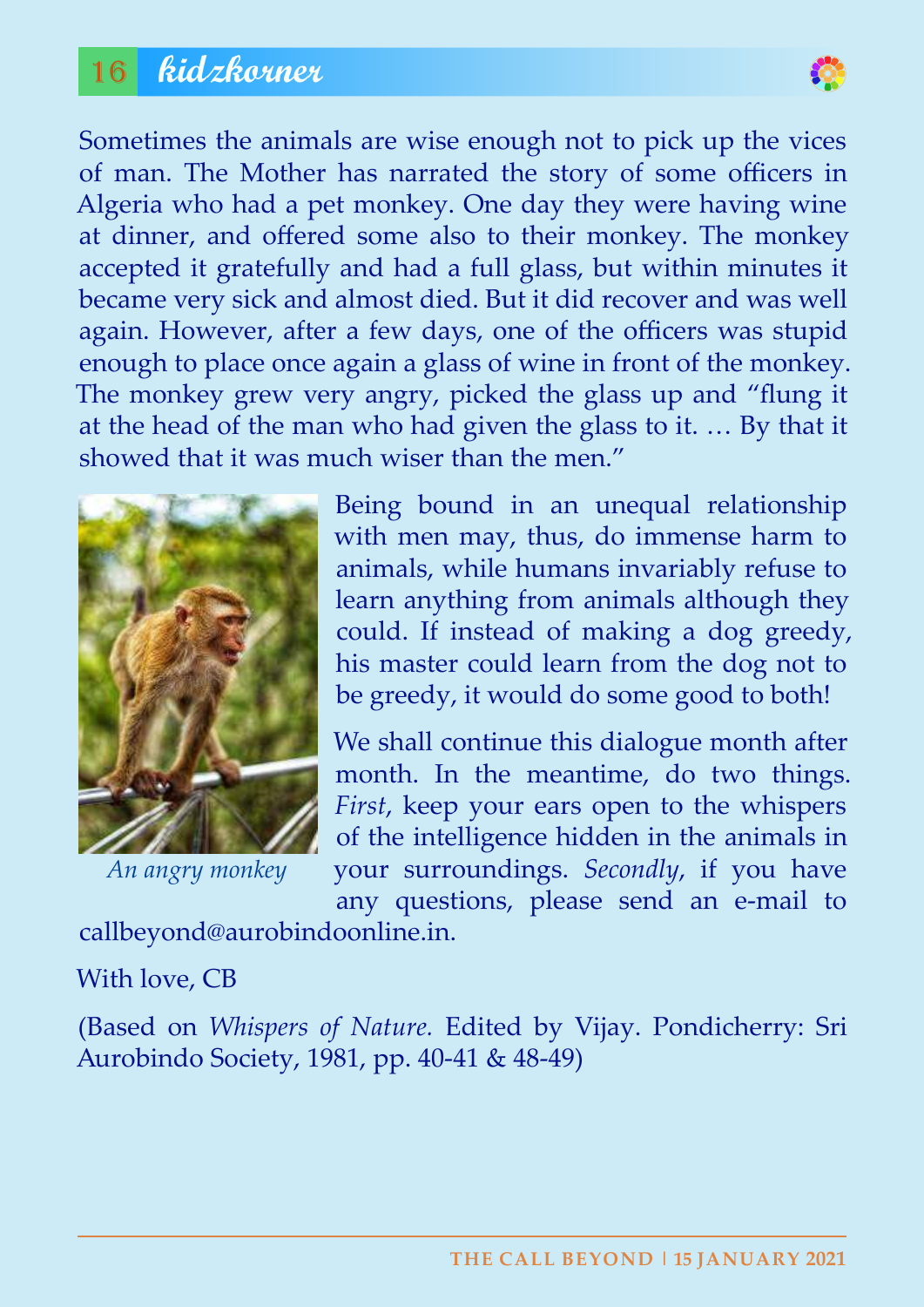

#### **What a year!**

What a year 2020 has been! Enforced confinement to homes taught us working from home, and made it acceptable. It taught us that any travel plan could be cancelled without making the heavens fall. It taught us that taking a break from formal education for a year will not bring the world to an end. While there were complaints galore, so was a lot of hidden creativity brought to the fore. Everybody became an amateur videographer. Tech-shy and tech-savvy people alike learnt to create content; craft a picturesque background at no cost; and to record, edit and post the product on the net. Within the family, people took turns at shooting and shouting, and when they ran into technical glitches, the youngest in the family came to the rescue, and lo and behold, the polished product was on the net for all to see. Now the family could stay busy counting the 'views' and the 'likes' that their masterpiece got! In short, the family learnt to behave like a family.

However, a change that has been relatively silent, but is likely to have a lasting and positive impact is the revolution in education. Formal education perhaps suffered, on-line classes notwithstanding. But non-formal education mushroomed at an unprecedented rate, widened its scope, improved in quality, and became accessible like never before. On-line courses, conferences, workshops and webinars, most of them free or very low-cost, became commonplace, because they were so easy to organize. We learnt that to get an expert from another country to speak for an hour, it was not necessary to arrange for his airfare, hotel expenses and sightseeing. We may be able to get him to talk at our event without arranging for even a cup of tea. The same event could have speakers from half a dozen countries and participants from all over the world with nobody moving out of home. Nobody need spend time standing in airport queues, waiting in departure lounges and sitting upright in aircraft seats when it is time to be in bed. In short, knowledge became truly free, and freely available;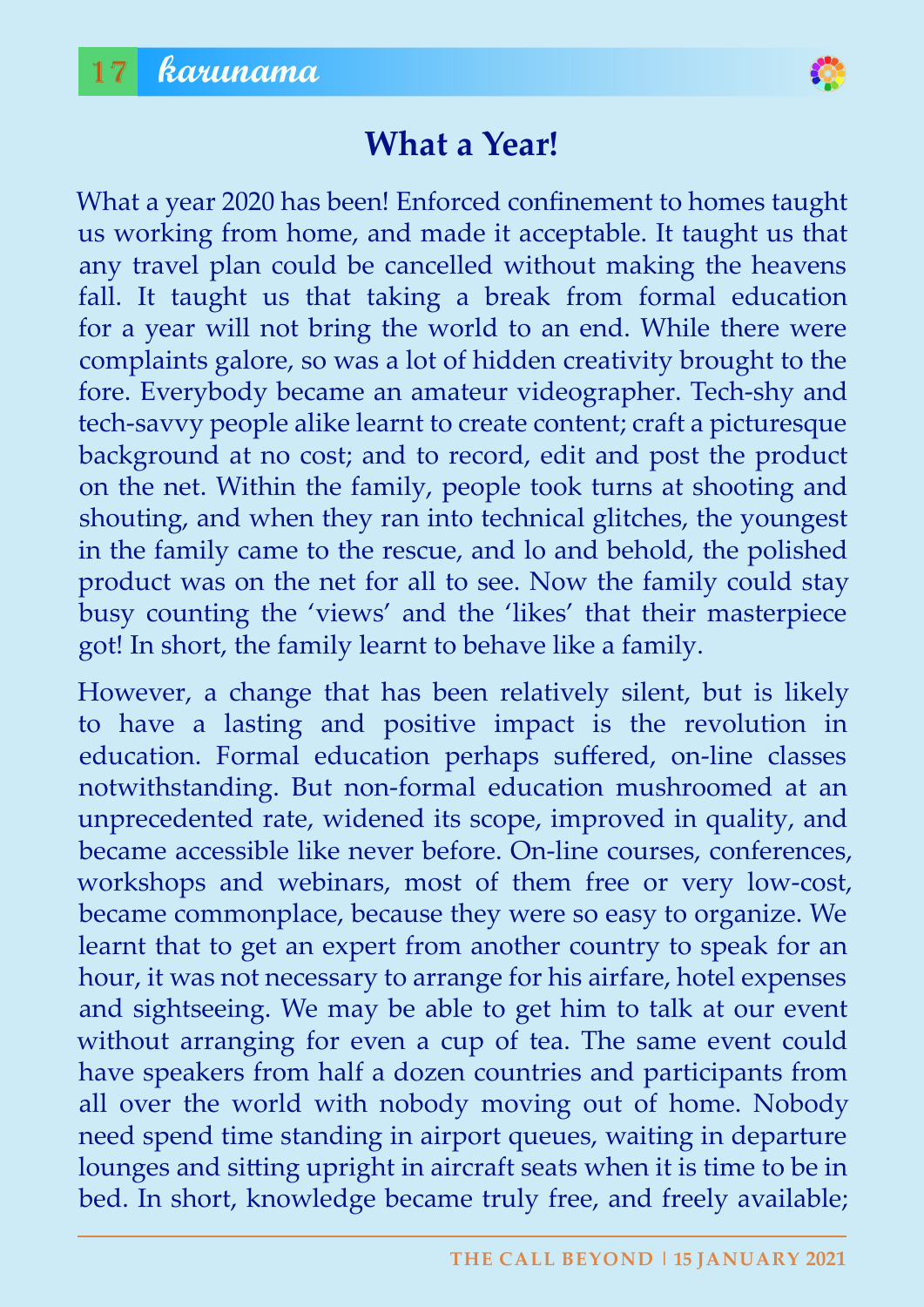#### 18 **karunama**



and the learners could pick and choose whatever they liked. Exams, certificates and degrees became irrelevant, as the Mother wanted them to be. What mattered, and became very easy, was only the coming together of a genuine seeker of knowledge and a great teacher; and as Samuel Johnson said, when that happens it matters little what transpires between the two.

Although imposed on humanity by necessity, in this transformation of the approach to education there is so much to gain and so little to lose that there will be no going back. It will no longer be necessary to let schooling interfere with education. From a still wider perspective, the 'new normal' in education has added to the oneworld feeling. Learning from anywhere in the world needs not even a valid passport, not to speak of security checks and immigration counters! The impact of these astounding developments has done within a year more to take forward the mission of Sri Aurobindo and The Mother to create a world dominated by love and oneness than centuries of the 'old normal' could have.

*… to feel love and oneness is to live Sri Aurobindo ('Savitri', Book 12, p. 724, SABCL edition)*



*All the powers in the universe are already ours. It is we who have put our hands before our eyes and cry that it is dark. Swami Vivekananda*

*The world is the great gymnasium where we come to make ourselves strong. Swami Vivekananda*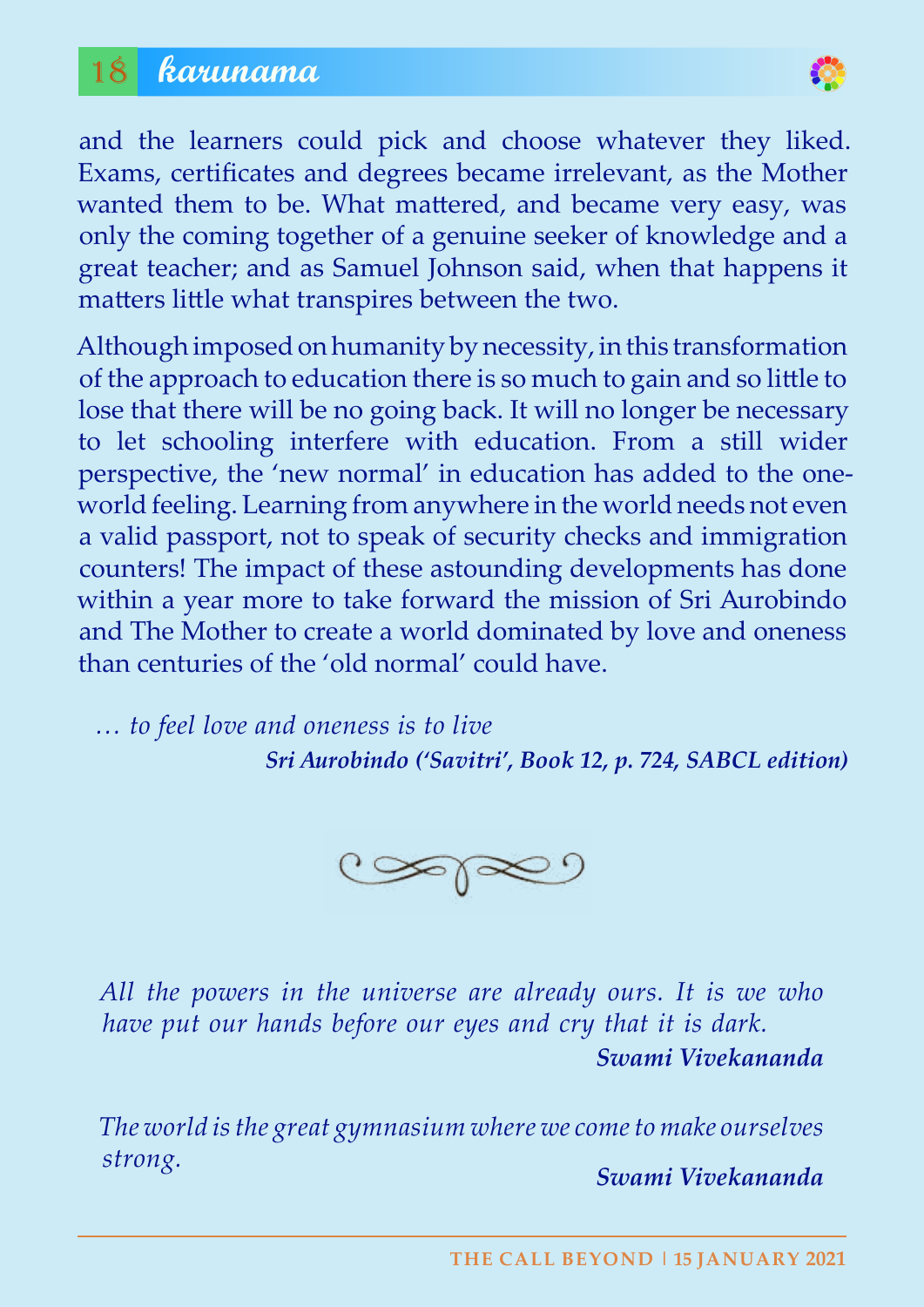### 19 **kidspeak**



*This column carries children's utterances that reflect their innate spiritual wisdom. Readers are encouraged to contribute to this column.*

# **Sad but Not Scared**

Here is the gist of a telephonic conversation with Aaliya, a 9-yearold girl of Indian origin living in California, USA.

CB: How are you?

A: I am fine.

CB: How is California? We hear there is a sharp surge in corona cases there.

A: Yes, there are many more cases now.

CB: How do you feel about it?

A (very quickly and spontaneously): I feel sad.

CB: Why do you feel sad?

A: Because so many people are dying.

CB: Do you also feel scared?

A: No, getting scared will not make the coronavirus go away.

CB: I like your answers very much. Do you know why?

 $A: No$ 

CB: When you feel sad, you are thinking of others. When you feel scared, you are thinking of yourself.

*Editor's comment: Thinking of others rather than oneself is the type of behaviour towards which our psychic being guides us. Children have a wide open psychic being, although they may not be familiar*  with the terminology. What parents and teachers should do is to *encourage the child's behaviour guided by the psychic being, and*  engage the child in a reflective dialogue so that such behaviour is *strengthened. That is an important aspect of psychic education, and psychic education is the sine qua non of integral education.*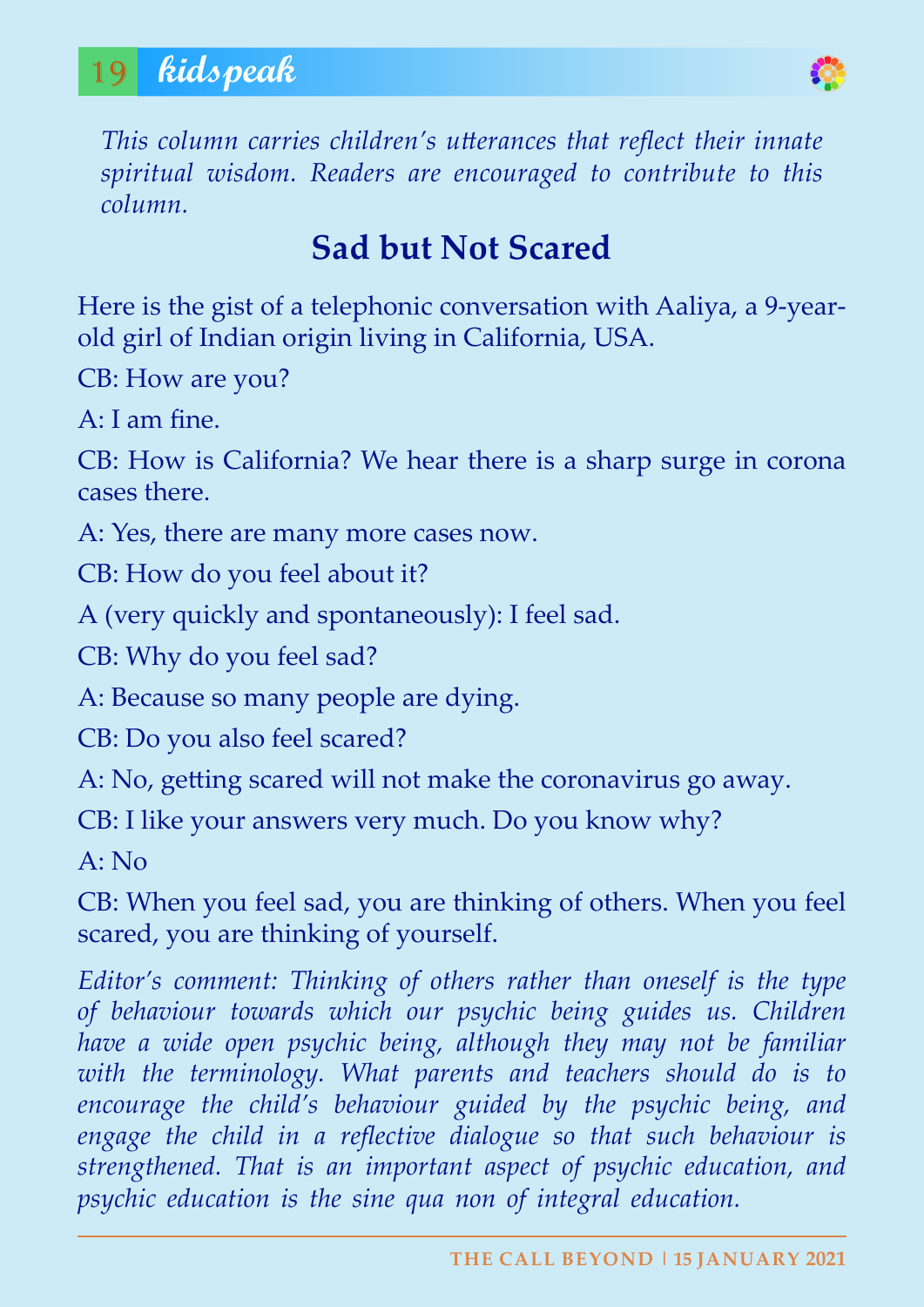#### 20 **may i help you**



*In this column, we try to answer three types of questions: those related to spiritual quest ('aspiring high'); those related to psychological issues ('feeling low'); and those related to physical health ('frailties of the flesh'). It is needless to say that the identity of the person asking the question is kept confidential if the question is about a sensitive issue. The questions may be sent to callbeyond@aurobindoonline.in.*



#### Answer:

#### **evaluating Risk-taking**

S has a question based on the book 'Understanding Spirituality … and living it 24x7' by Dr. Ramesh Bijlani. On page 93, the author says taking risk is also a kind of giving. It appears to be linked to the example of the fire fighter who enters a burning building to rescue those trapped in it. Does it mean that entrepreneurs who create start-ups are also giving something as they take lot of risks to create jobs and wealth.

That is a very good question. It is true that the statement that 'taking risk is also a kind of giving', is keeping the fire-fighter's example in mind. The same would apply to someone who jumps into the water to save a person who is drowning. However, all risk-taking would not qualify as 'giving'. For example, a thief or a terrorist also takes the risk of being nabbed by the police, but that is *'not giving'*. In spirituality, the motive behind the action matters more than the action itself. Whether creating a start-up would qualify as 'giving' would depend on the motive behind the startup. If the motive is *primarily* to create jobs, and the entrepreneur would act not as the owner but as a trustee of any wealth that is created, the risk involved would be a kind of giving. If the motives are *primarily* egoistic and considerations of worldly gain or loss, the risk involved in the start-up would not qualify as giving.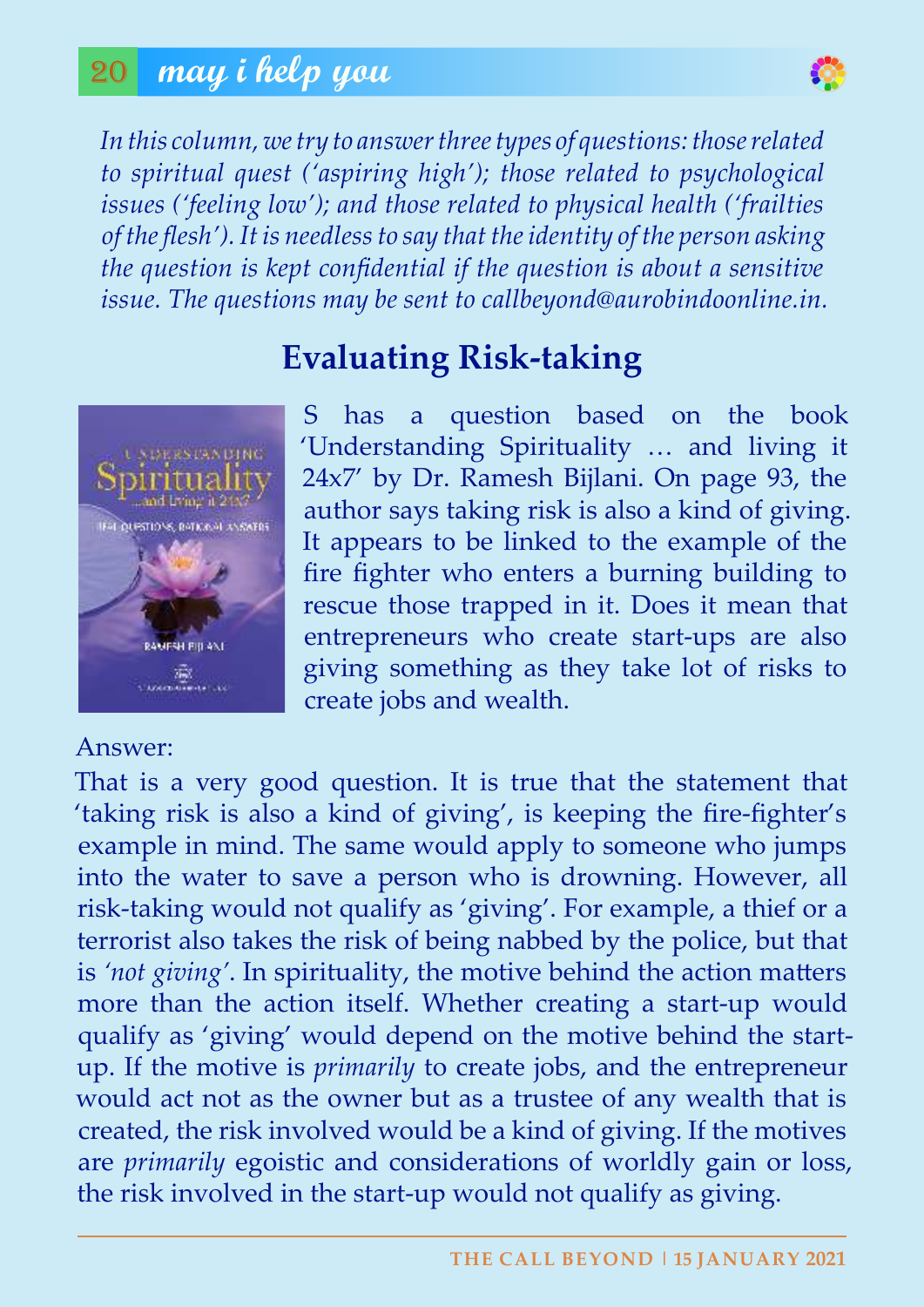

# **Feedback & Encouraging Words**

# **Greetings from lithuania**

Dear Ramesh Bijlani,

I am writing to you to say that I am very grateful for your teachings and your knowledge, your time and your books. Also, I want to thank the Sri Aurobindo Ashram – Delhi Branch for everything. I apologize for not being able to thank you in person at the time I was in India.

I attach a few photos from my Yoga classes in Lithuania.

Best regards,

*Lukas (in an e-mail dated 3 January 2021)*

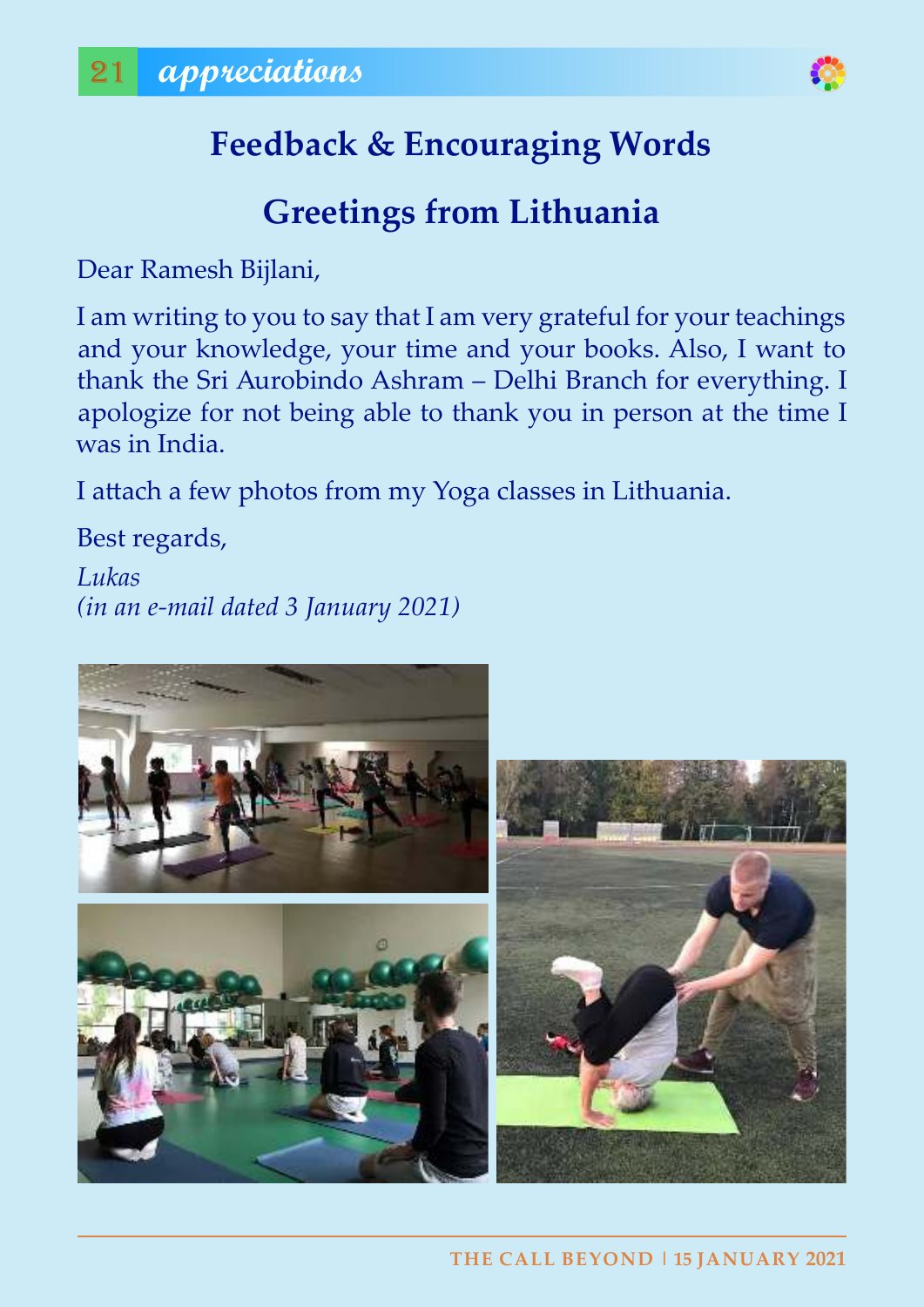

# Feedback on 'Aspirations', a New Year **youTube Post**

I have the utmost gratitude for this video message at this point in time.

https://www.youtube.com/watch?v=Glxb0SiJESk&feature=youtu.be

For it speaks of the exact qualities of sincerity and gratitude which I was finding it challenging to articulate and express, at the onset of this year. You literally took the words out of my mouth, as they say, which helped me express my thought exactly, for the year gone by and the time to come.

It brought me a great deal lot of joy, irreplaceable memories, hope and fortitude while I was watching this video; and I do look forward to visiting sometime in the future, whenever the time, space and the circumstances warrant. Hopefully, if and whenever things return to some sort of normalcy, I can resume my sojourns in the Ashram.

Happy New Year, to you, and I shall continue looking forward to The Call Beyond, and I hope to see you all soon.

Love, light & warm regards,

*Regi (Jenarius) (in an e-mail dated 3 Jan 2021)*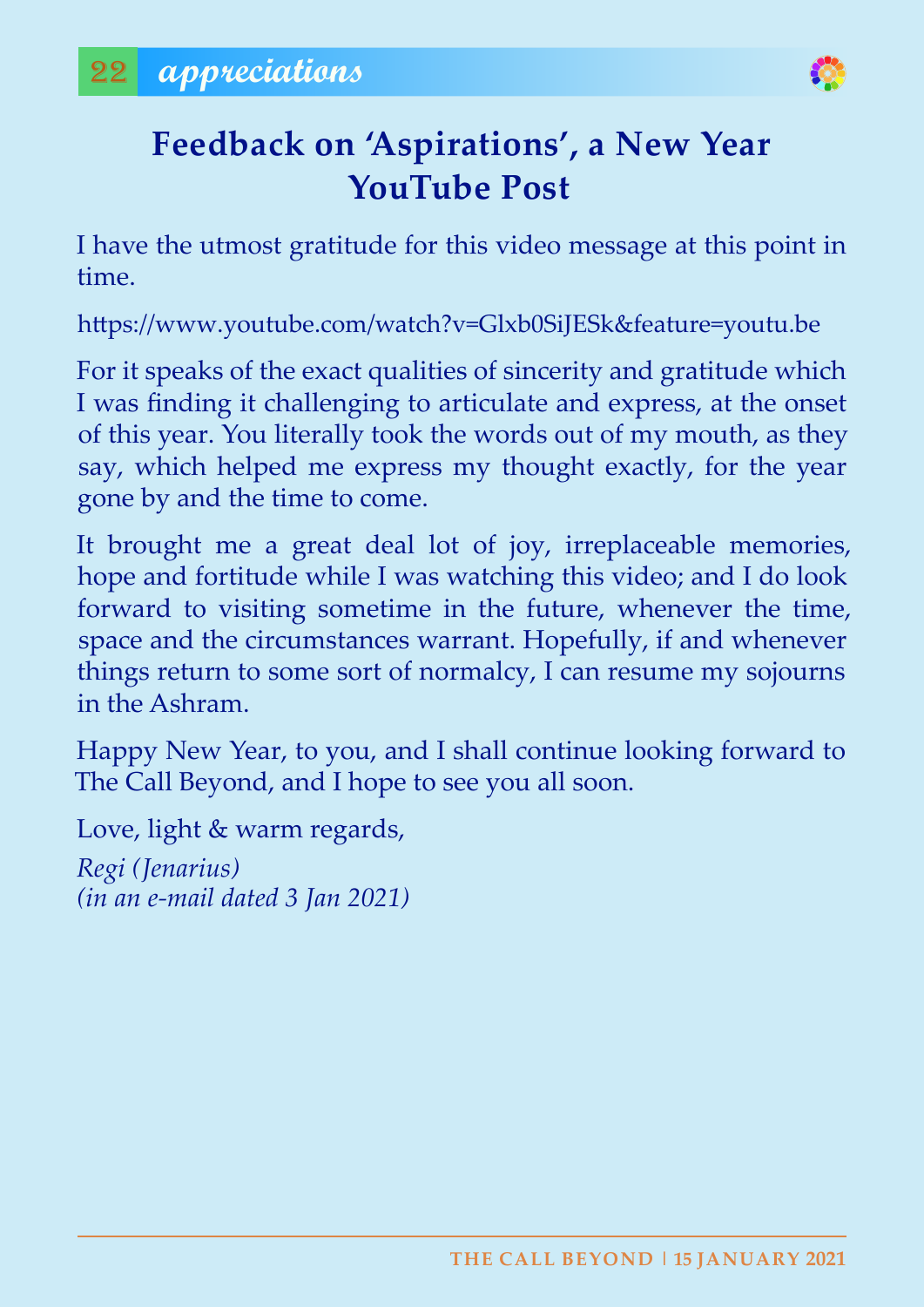டி



#### **Contact us**

*Our quarterly magazine in Hindi, Sri Aravind Karmadhara, is also available on-line now, and may be viewed on our website*  www.sriaurobindoashram.net.

*For a free subscription to Sri Aravind Karmadhara, please send an e-mail to* sakarmdhara@gmail.com

*To get The Call Beyond online regularly, month after month, please send an e-mail to:* callbeyond@aurobindoonline.in

*To learn about the recent and forthcoming activities through the Ashram's e-magazine, Realization, send an email to:* callbeyond@aurobindoonline.in

*Please follow a simple two-step process:*

*1. Subject: Subscribe*

*2. Click on Send*

*If you subscribe either to Realization, or to The Call Beyond, you will start receiving, month after month, both the magazines.*

*For information about Auro-Mira Service Society and the Kechla project, please visit the website* www.auromira.in